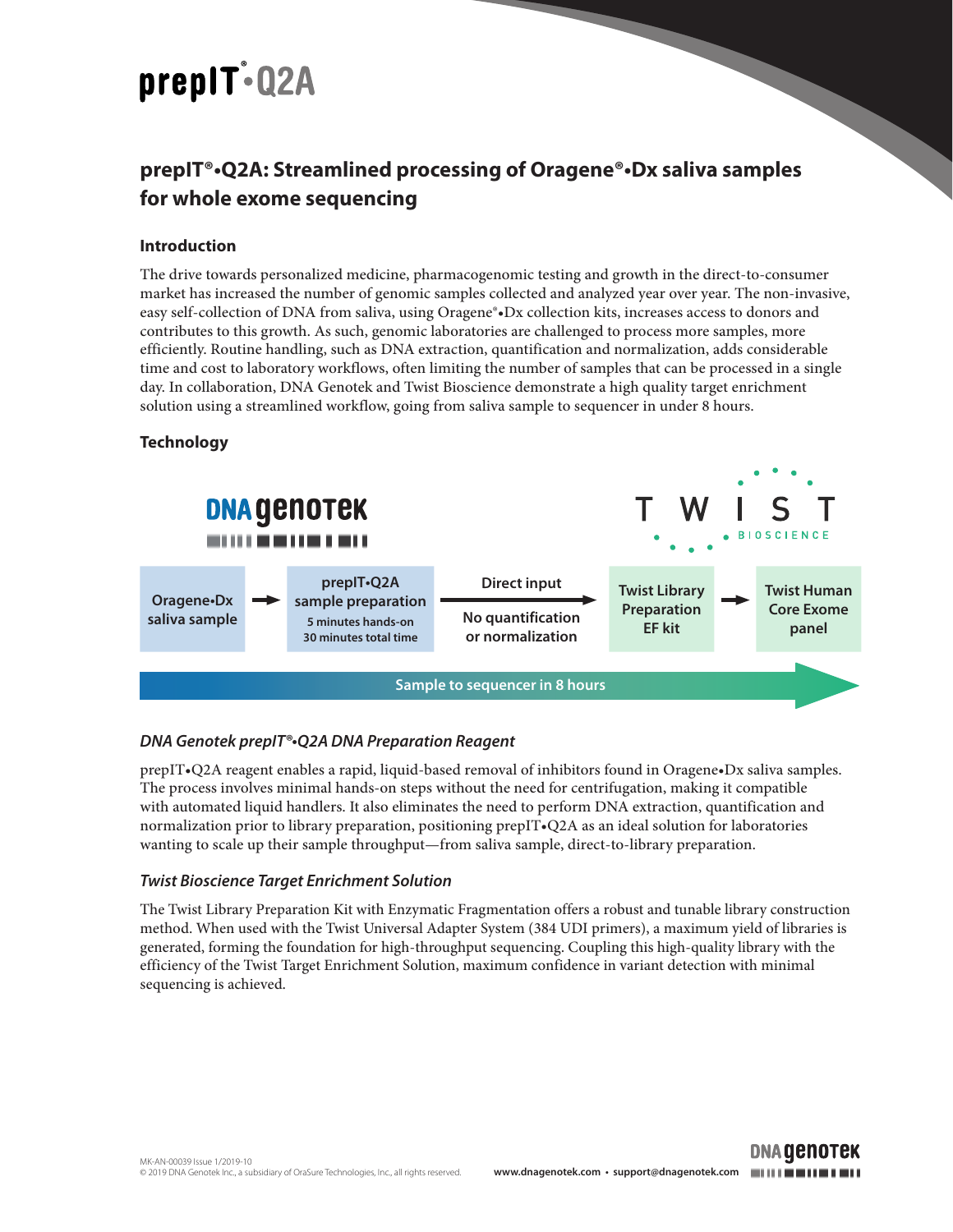#### **Methods**

#### *Sample collection and preparation*

Oragene•Dx saliva samples were collected from 27 healthy donors. These samples were pre-screened for DNA yield by using prepIT•Q2A preparation reagent followed by PicoGreen™ fluorescence quantification. Seven of these samples were selected to cover the range of DNA yield observed in a typical population, as well as emphasize donors with high DNA content to push the limits of the direct-to library capability of this workflow (Figure 1). DNA was prepared from the selected samples in duplicate using prepIT•Q2A. Purified genomic DNA from cell line NA12878 (Coriell Institute) was normalized to 5ng/µL (50 ng total) and was used as a control in duplicate.



*Figure 1: Distribution of DNA concentration from Oragene•Dx saliva in a healthy population and concentration of selected samples for library preparation.* 

#### *Twist library preparation*

Samples were prepared according to Enzymatic Fragmentation and Universal Adapter System protocol with the following modifications. The standard protocol requires samples normalized to 5 ng/ $\mu$ L with a 10  $\mu$ L input volume, while in this study, 10 µL neat was used directly in the workflow without normalization. In addition, fragmentation time was reduced to 18 and 12 minutes to ensure that the correct target fragment size was achieved. The Agilent Bioanalyzer DNA 7500 assay was used to confirm fragment length, as shown in Figure 2, and all samples achieved the target fragment size despite the sample input amount used. Hybridization steps were performed as written in the protocol.



*Figure 2: Tunability using enzymatic fragmentation. At 18 minutes the average fragment size was 368 bp. At 12 minutes the average size was 393 bp. The concentrations were 161 ng/µL and 184 ng/µL respectively. Shown here with a 3x dilution.*